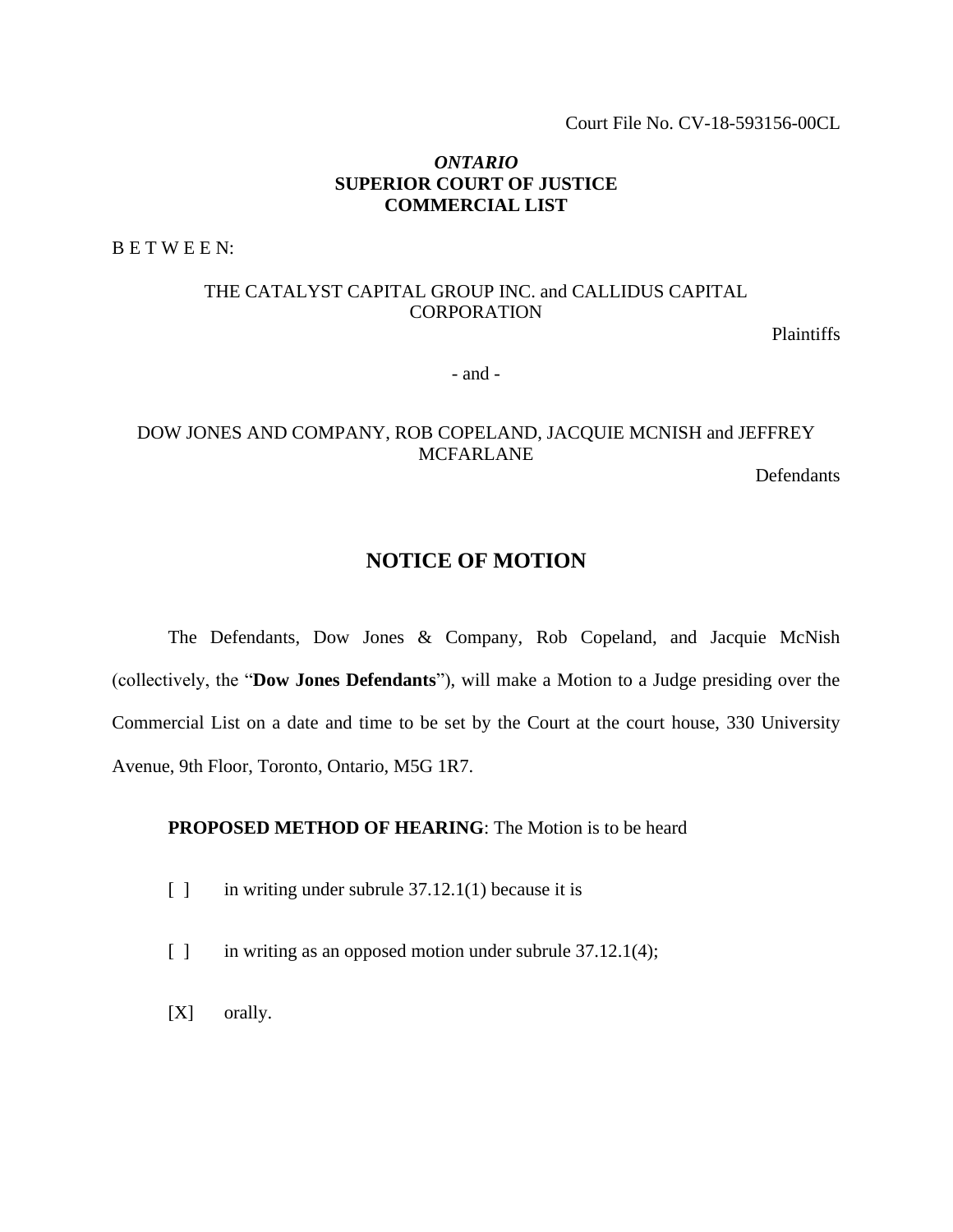#### **THE MOTION IS FOR**

- (a) An order dismissing the proceeding brought by the Plaintiffs as against the Dow Jones Defendant in accordance with section 137.1(3) of the *Courts of Justice Act*;
- (b) The cost of this proceeding on a full indemnity basis, in accordance with section 137.1(7) of the *Courts of Justice Act*; and
- (c) Such further and other Relief as to this Honourable Court may seem just.

## **THE GROUNDS FOR THE MOTION ARE**

## *The Parties*

- (a) Dow Jones & Company ("**Dow Jones**") is a corporation with its head office in New York, New York, and is the publisher of The Wall Street Journal (the "**WSJ**"). The WSJ reports on matters of public importance both online and in print;
- (b) Rob Copeland ("**Copeland**") is an investigative journalist employed by Dow Jones;
- (c) Jacquie McNish ("**McNish**") is an investigative journalist employed by Dow Jones;
- (d) Jeffrey McFarlane ("**McFarlane**") is an individual and the former chief executive officer of Xchange Technology Group ("**Xchange**"). McFarlane was interviewed by Copeland and McNish for the investigation, as outlined below;
- (e) The Plaintiffs, The Catalyst Capital Groups Inc. ("**Catalyst**") and Callidus Capital Corporation ("**Callidus**") are related corporations controlled by Newton Glassman ("**Glassman**"), that are in the business of making investments in distressed and undervalued Canadian situations in return for control, including the provision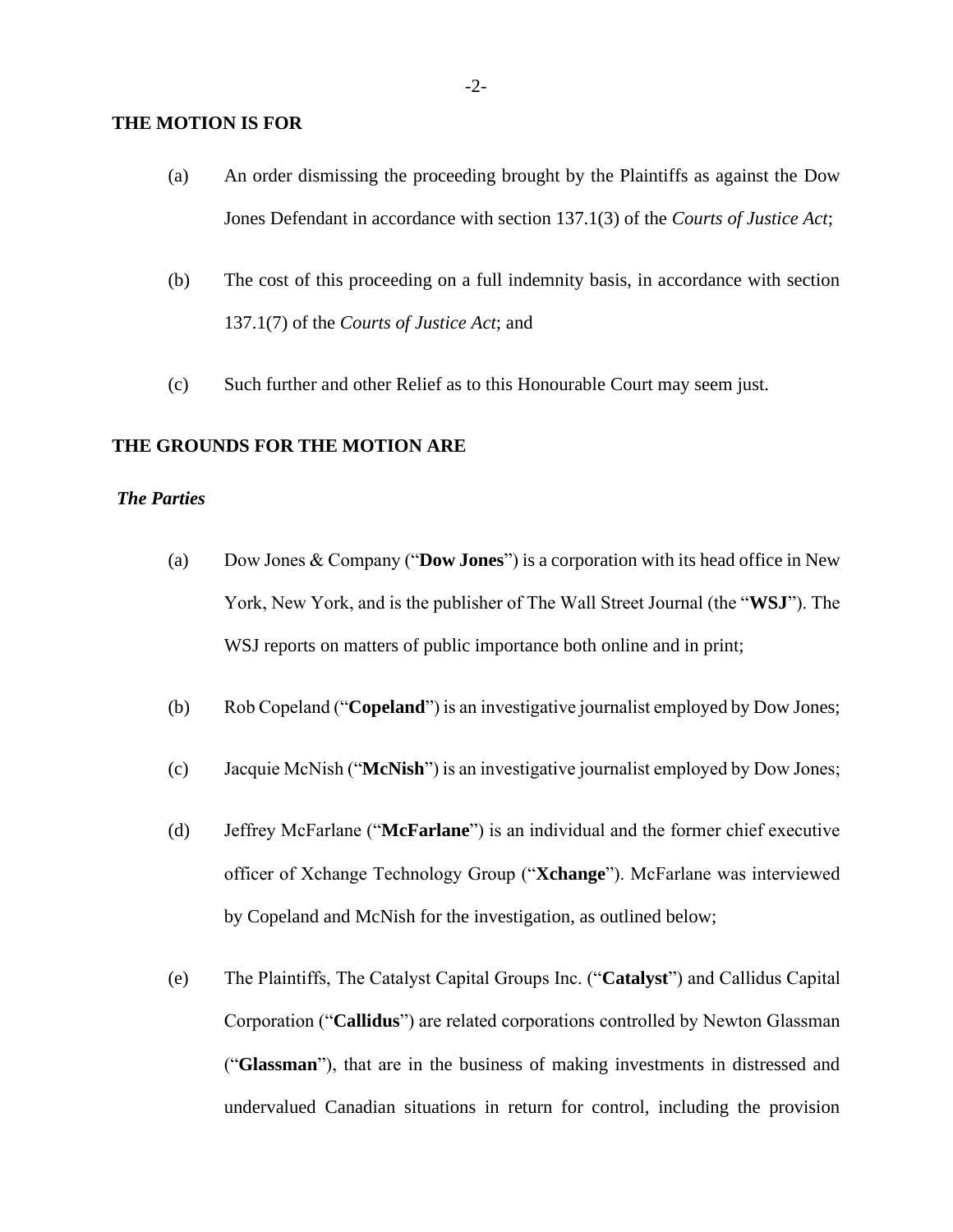#### *The WSJ Investigation*

- (f) In and around January 2017, Copeland was researching alternative investments with a view to writing articles on that subject for the WSJ. McNish assisted Copeland with this research. As a result of their newsgathering, Copeland and McNish learned of issues that were being raised relating to the Plaintiffs' business and accounting practices;
- (g) Copeland and McNish diligently investigated the issues raised in the course of their newsgathering and took steps to verify the facts that came to their attention. This included, among other things;
	- (i) speaking to various confidential sources;
	- (ii) speaking to the Defendant, McFarlane;
	- (iii) speaking to a spokeswoman for the Toronto Police Service ("**TPS**"); and
	- (iv) reviewing whistleblower complaints made to the Ontario Securities Commission ("**OSC**") about Catalyst.
- (h) In addition, Copeland and McNish offered the subjects of their investigation, including the Plaintiffs, multiple opportunities over several weeks to discuss the issues raised by their newsgathering, including the opportunity to respond to all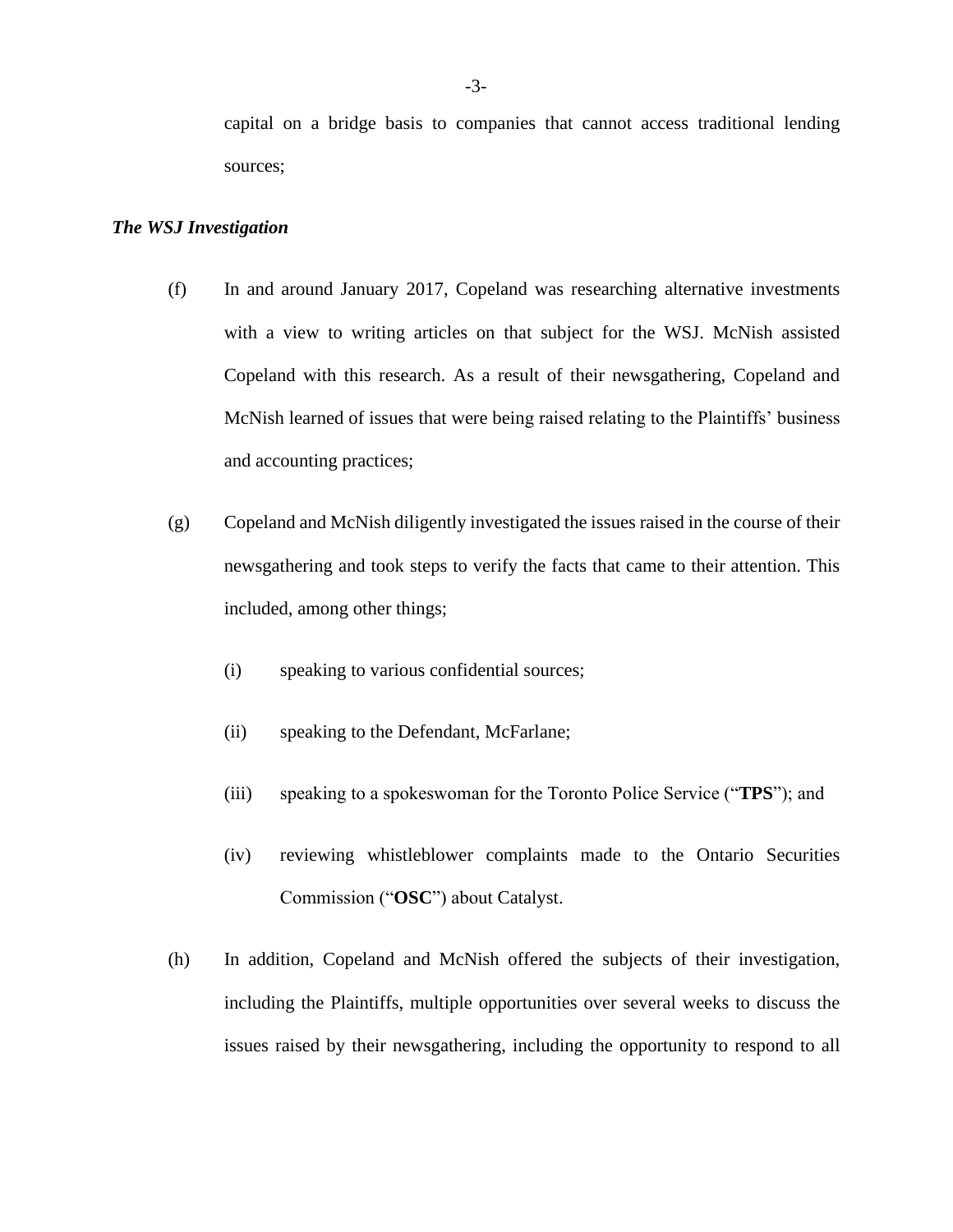allegations made against them. Legal counsel for the WSJ engaged in various communications with counsel for the Plaintiffs about these subjects.

#### *The Online Article*

- (i) Copeland and McNish admit that they co-authored the publication entitled "Canadian Private-Equity Giant Catalyst Accused of Fraud by Whistleblowers" (the "**Online Article**"), which was published on the WSJ's website at www.wsj.com on 9 August 2017.
- (j) The Online Article reported on matters of public interest arising from the results of Copeland and McNish's newsgathering and interviews, including the fact that four individuals had filed whistleblower complaints with Canadian securities regulators alleging fraud by Catalyst. It included statements about the Plaintiffs' business practices, and quotes from McFarlane about filing a whistleblower complaint;

## *The Tweets*

(k) In the days following the Online Article, Copeland authored and published Twitter statements (collectively, the "**Copeland Tweets**") hyperlinking the Online Article;

#### *The Print Article*

(l) Copeland and McNish admit that they co-authored the publication entitled "Top Buyout Firm Scrutinized on Loans" (the "**Print Article**"), which was published in the print edition of the WSJ on 10 August 2017;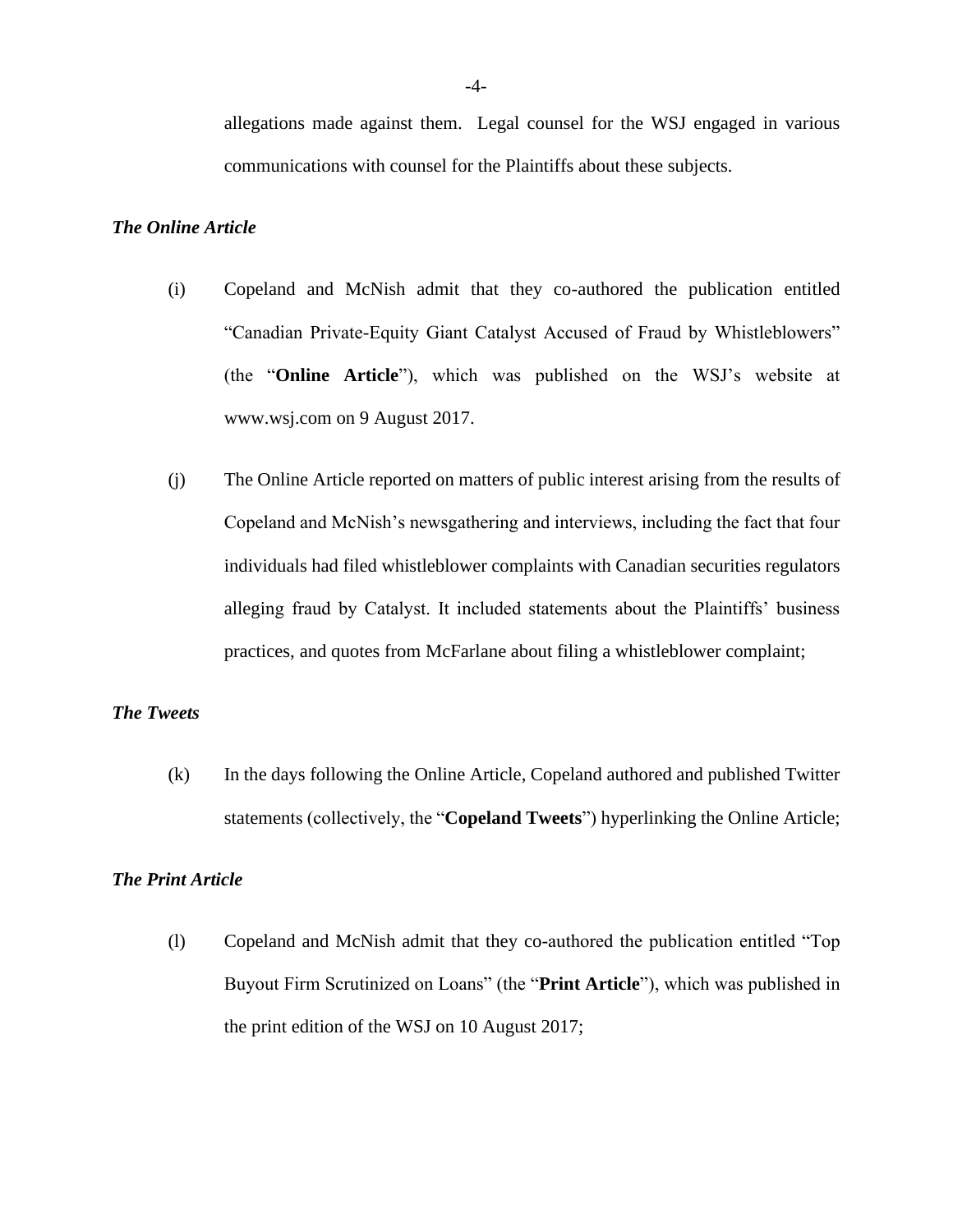(m) The Print Article was very similar to the Online Article and, once again, reported on matters of public interest arising from the results of Copeland and McNish's newsgathering, including the fact that four individuals had filed whistleblower complaints with Canadian securities regulators alleging fraud by Catalyst. The Print Article included statements about the Plaintiffs' business practices, and quotes from McFarlane about filing a whistleblower complaint;

#### *The Plaintiffs Commence the Proceeding against the Dow Jones Defendants*

- (n) On 7 November 2017, the Plaintiffs commenced this action against the Dow Jones Defendants and McFarlane (the "**Action**"). As against the Dow Jones Defendants, the Plaintiffs seek damages arising from or related to the publication of the Online Article, the Print Article and the Copeland Tweets for:
	- (i) defamation;
	- (ii) civil conspiracy; and
	- (iii) false light publication in the public eye;
- (o) The Plaintiffs have commenced this Action at the same time as they have commenced a parallel action for defamation and conspiracy against Copeland and others arising from the same set of facts in Court File No. CV-17-587463-00CL (the "**Parallel Action**").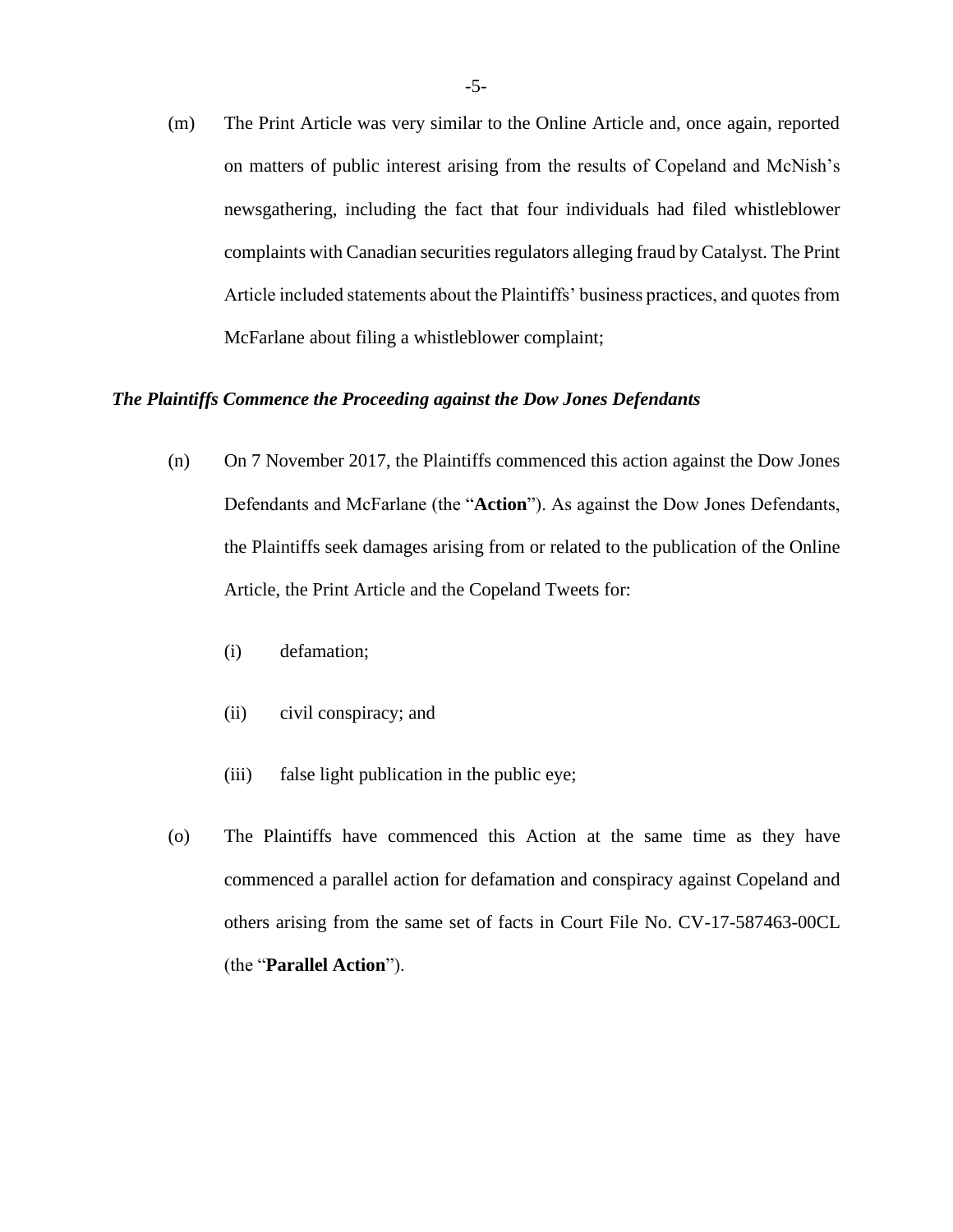- (p) The same allegations of defamation and conspiracy arising from the Online Article and the Print Article are duplicated and made against Copeland in the Parallel Action;
- (q) There is no genuine issue for trial with respect to any of the factual allegations made by the Plaintiffs against Copeland, McNish or Dow Jones in this Action or in the Parallel Action;

## *The Proceeding is a SLAPP*

- (r) This Action constitutes and is being pursued as a strategic lawsuit against public participation (a "**SLAPP**"). The Action arises from an expression made by the Dow Jones Defendants, namely, the Online Article, the Print Article and the Copeland Tweets, and is designed primarily to discourage public discourse on matters of public interest, and in particular
	- (i) to discourage individuals who make whistleblower complaints to the OSC and other Canadian securities regulators from speaking with journalists about their concerns; and
	- (ii) to discourage journalists and news media from contributing their expertise in investigative journalism to preparing and publishing in-depth news articles on matters of interest to the public;
- (s) The baseless allegation that the Dow Jones Defendants, or any one of them, acted in furtherance of a "conspiracy" with and among themselves and/or McFarlane, against the Plaintiffs, simply by acting as journalists, and by investigating and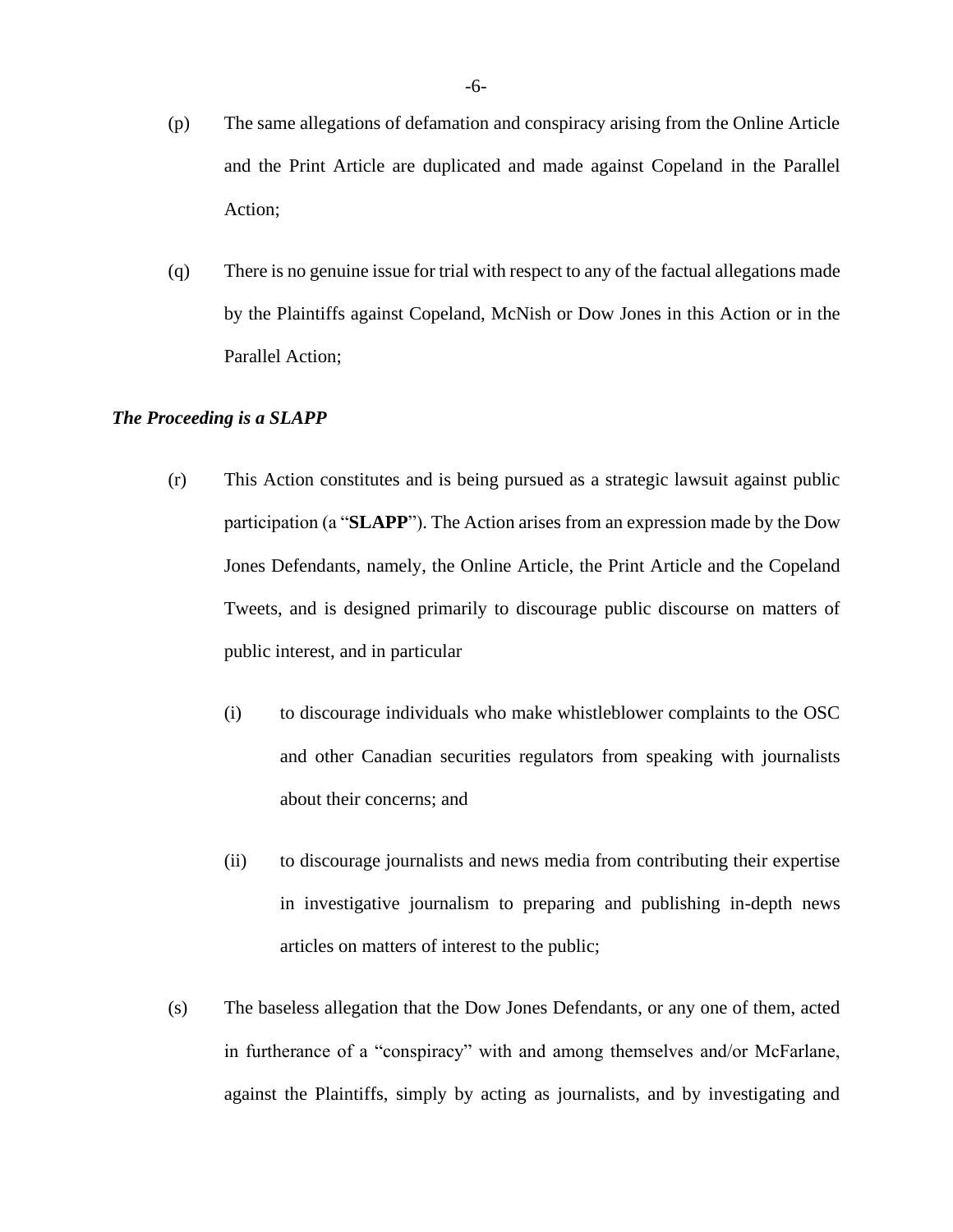reporting on a news story, demonstrates the nature and purpose of this action as a SLAPP. This action, and the parallel defamation and conspiracy action, are both being pursued for the collateral purposes of uncovering Copeland and McNish's confidential sources, and of exposing the WSJ's internationally acclaimed journalistic and investigative practices to frivolous, vexatious, abusive and completely unfounded allegations;

- (t) The Action is also designed to reinforce the Plaintiffs' reputation for engaging in aggressive litigation, as a means to discourage both the WSJ and other media in Canada and the US from reporting responsibly on the Plaintiffs' business and accounting practices;
- (u) Despite providing a Response to Demand for Particulars, the Plaintiffs have failed to particularize any viable claims against the Dow Jones Defendants. This further demonstrates the nature and purpose of this action as a SLAPP;
- (v) The Action does not have substantial merit;
- (w) The Dow Jones Defendants have valid defences to the Action;
- (x) The harm likely to be or have been suffered by the Plaintiffs as a result of the Dow Jones Defendants' expression is not sufficiently serious that the public interest in permitting the Action to continue outweighs the public interest in protecting the Dow Jones Defendants' expression;
- (y) Section 137.1 of the *Courts of Justice Act*, R.S.O. 1990, c. C.43; and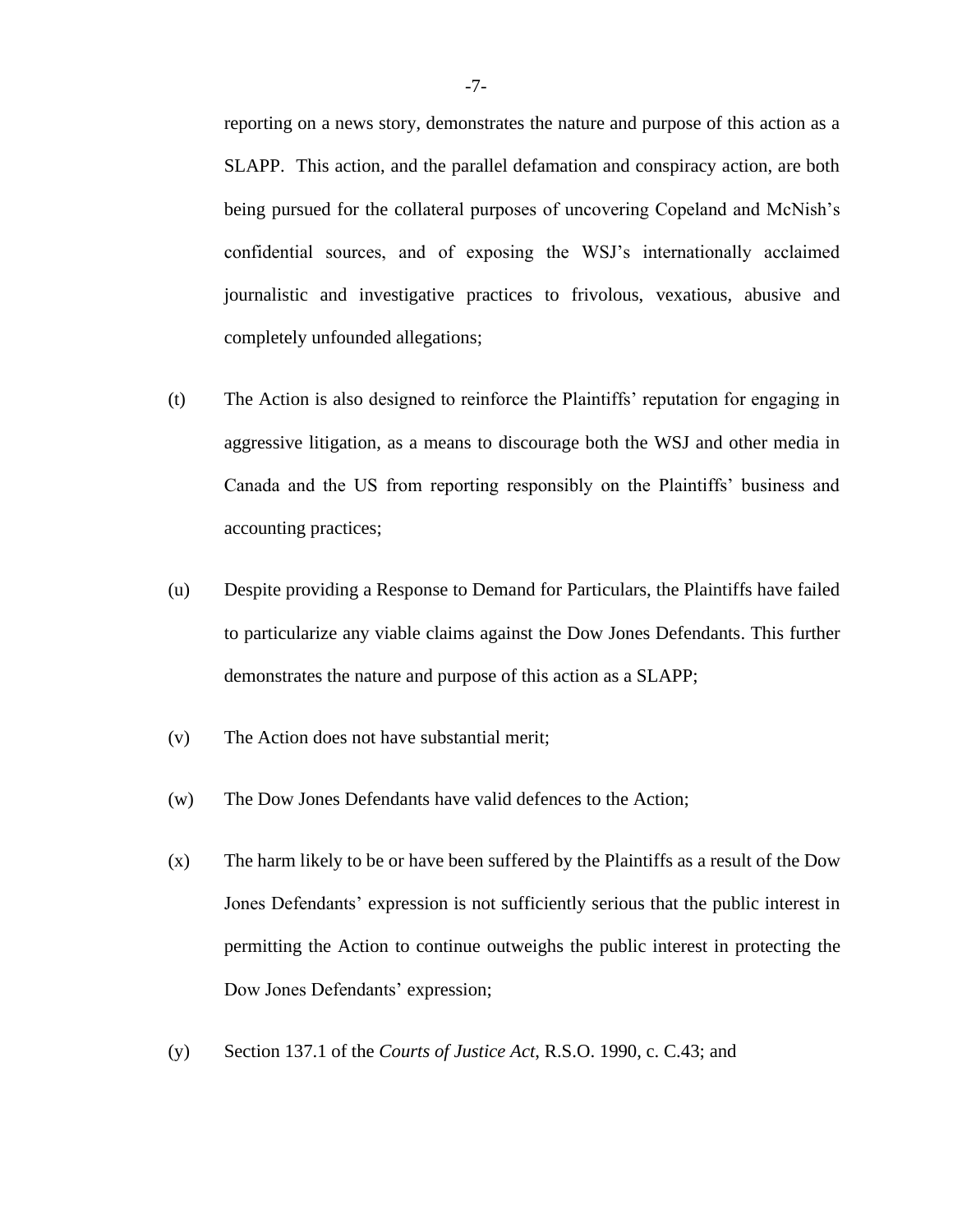(z) Such further and other grounds as the lawyers may advise.

#### **THE FOLLOWING DOCUMENTARY EVIDENCE** will be used at the hearing of the Motion:

- (a) The Affidavit of Rob Copeland, to be sworn; and
- (b) Such further and other evidence as the lawyers may advise and this Honourable Court may permit.

### October 10, 2019 **ST. LAWRENCE BARRISTERS LLP** 144 King Street East Toronto ON M5C 1G8

M. Philip Tunley (LSO# 26402J) Tel: 647.245.8282 phil.tunley@stlbarristers.ca

Alexi N. Wood (LSO# 54683F) Tel: 647.245.8283 alexi.wood@stlbarristers.ca

Jennifer P. Saville (LSO# 68564F) Tel: 647.245.2222 jennifer.saville@stlbarristers.ca

Tel: 647.245.2121 Fax: 647.245.8285

Lawyers for the Defendants, Dow Jones and Company, Rob Copeland, and Jacquie McNish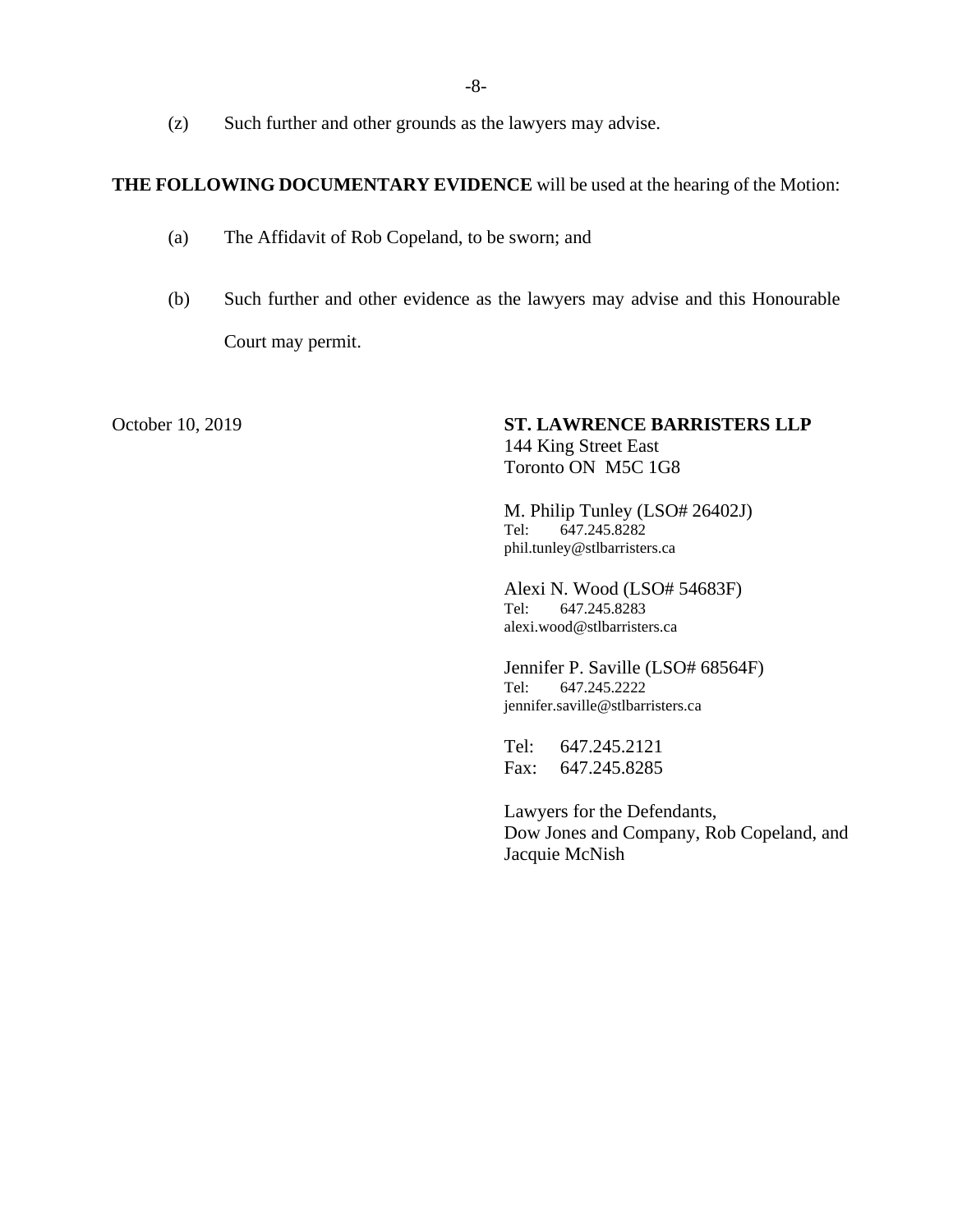# TO: **MOORE BARRISTERS**

Professional Corporation 1600-393 University Avenue Toronto ON M5G 1E6

David C. Moore (LSO# 16696U)<br>Tel: 416.581.1818 ext. 222 416.581.1818 ext. 222 david@moorebarristers.ca

#### Kenneth Jones (LSO# 29918I)<br>Tel: 416.581.1818 ext. 224 Tel: 416.581.1818 ext. 224 kenjones@moorebarristers.ca

Tel: 416.581.1818 Fax: 416.581.1279

Lawyers for the Plaintiffs

## AND TO: **JEFFREY MCFARLANE** [jmcfarlane@triathloncc.com](mailto:jmcfarlane@triathloncc.com)

220 Dominion Drive Suite B Morrisville, NC, 27560, US

Defendant